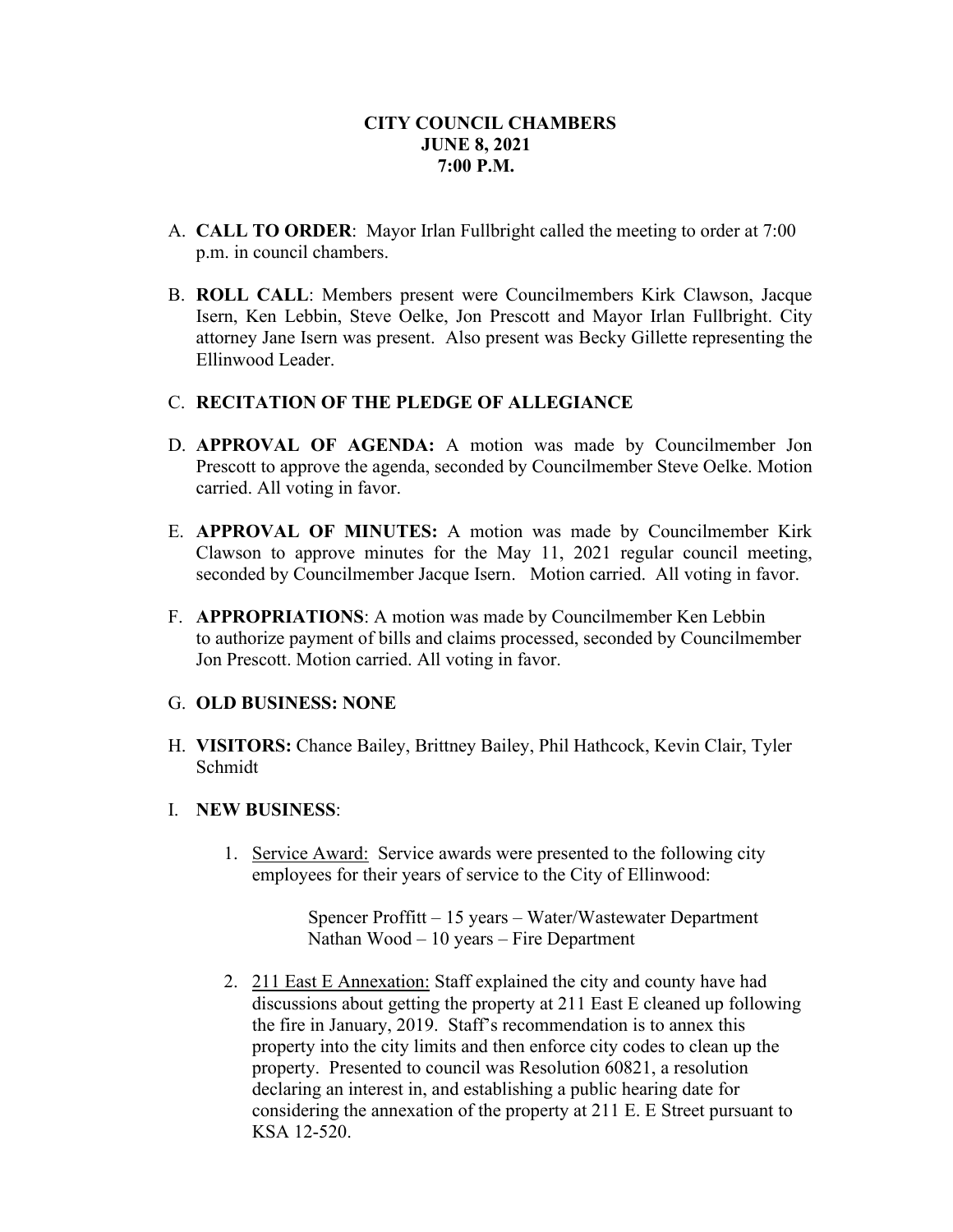Staff explained the owner of the property has recently deeded the property to Tyler Schmidt and he was present to address council with his plans for cleaning up the property. Mr. Schmidt explained he has a backhoe rented from Foley Rental and has roll off dumpsters to be delivered Friday June  $11<sup>th</sup>$  and said the structure would be demolished between June  $11<sup>th</sup>$  and June  $13<sup>th</sup>$ . The shed in the backyard will be looked at when demolishing the house and if it is sound it will be cleaned out and used. He also stated that \$1600 of the back taxes on the property were paid on June 3, 2021, with an arrangement with Jim Jordan to pay the remaining \$570.

After some discussion, a motion was made by Councilmember Ken Lebbin to allow Mr. Schmidt 30 days to execute his plan with a review of the progress at the July 13, 2021 council meeting, seconded by Councilmember Kirk Clawson. Motion carried. All voting in favor.

3. Kansas Sidewinders Cereal Malt Beverage Application: Presented to council was an application for a cereal malt beverage license submitted by the Kansas Sidewinders MC for operation of a beverage tent at the After Harvest Festival beginning Thursday, July 15, 2021 at 5:00 pm through midnight on Saturday, July 17, 2021.

A motion was made by Councilmember Jon Prescott to approve the cereal malt beverage application for operation of a beverage tent by the Kansas Sidewinders MC at the After Harvest Festival for the days and times noted above for the licensed premise as outlined in Ordinance 2021-3. Motion seconded by Councilmember Steve Oelke. Motion carried. All voting in favor.

4. KMGA Board of Directors Appointment: The City is entitled to appoint a director to the Board of the Kansas Municipal Gas Agency. Chris Komarek is listed as the current director for the term ending August 31, 2021. Jim McMullen is listed as the alternate director on a permanent term.

A motion was made by Councilmember Jon Prescott to appoint Chris Komarek as director to the board of the Kansas Municipal Gas Agency for a 2-year term beginning September 1, 2021 and appoint Jon Perron as the permanent alternate, seconded by Councilmember Ken Lebbin. Motion carried. All voting in favor.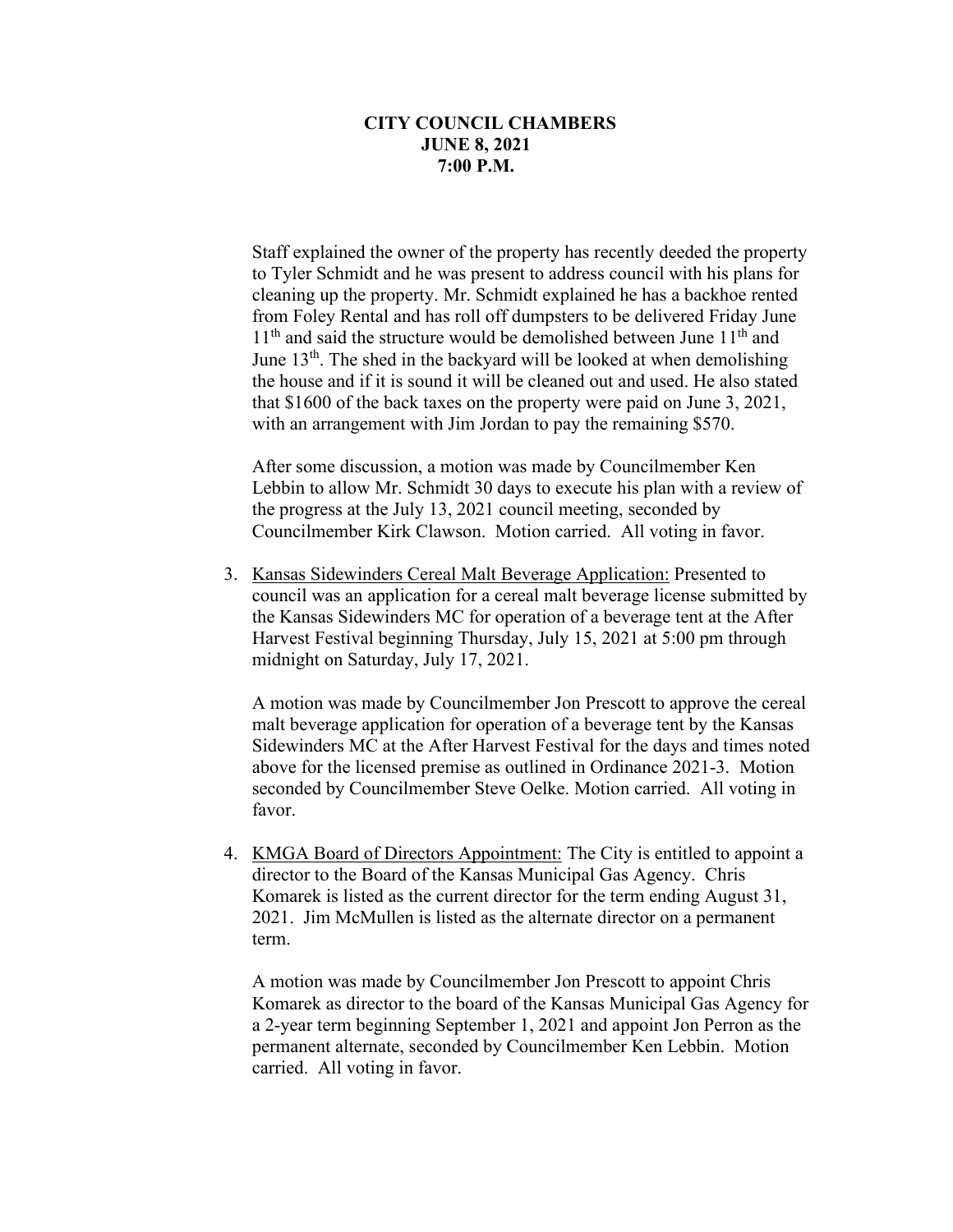5. Demolition Bids- 214 W.  $1^{st}$ : Staff explained that bid requests for the demolition of the structure at 214 W. 1<sup>st</sup> were sent to four companies and was published in the local paper. Staff reported that one bid was received from Stone Sand Company for \$5900. Staff explained the bid document did not include removal of trees at this location, but Nelson Stone of Stone Sand Company agreed to include removal of any trees that the city requests to be removed for the above noted price of \$5900.

A motion was made by Councilmember Ken Lebbin to approve the bid from Stone Sand Company in the amount of \$5900 for the demolition of the structure at 214 W. 1<sup>st</sup>, seconded by Councilmember Jon Prescott. Motion carried. All voting in favor.

6. New Budgeting Procedure: Staff explained the 2022 budgeting process has changed with the implementation of Senate Bill 13 which removes the tax lid but establishes a revenue neutral rate (RNR). The city will not be able to exceed the number of mills that generates the same amount of tax dollars as levied the previous year without publishing a notice of hearing, holding a public hearing, passing a resolution to exceed the revenue neutral rate and then hold a public hearing to adopt the budget. The challenge to cities is that the RNR is calculated based on the June 15, 2021, assessed valuation but compliance with the RNR will be based on final assessed valuation on November 1, 2021. The penalty for noncompliance to SB 13 is to refund to taxpayers any amount levied, in excess, of the RNR. Staff explained the Kansas Municipal Services Agency is recommending Kansas cities hold a RNR hearing even if they are not planning to raise taxes to ensure the city will be in compliance with SB 13 in the case that the final valuation decreases. If a RNR hearing is not held and final valuation decreases, the city will receive less tax revenue.

Staff is requesting council input as to increasing the mill levy above the RNR or building a revenue neutral budget. Staff's recommendation would be to build a revenue neutral budget with a \$100 minimal increase in total taxes levied which would require a RNR hearing but would ensure that the city would not lose tax revenue if final valuation decreases and ensures that the city would be in compliance with SB 13. The consensus of council was to build a revenue neutral budget as recommended.